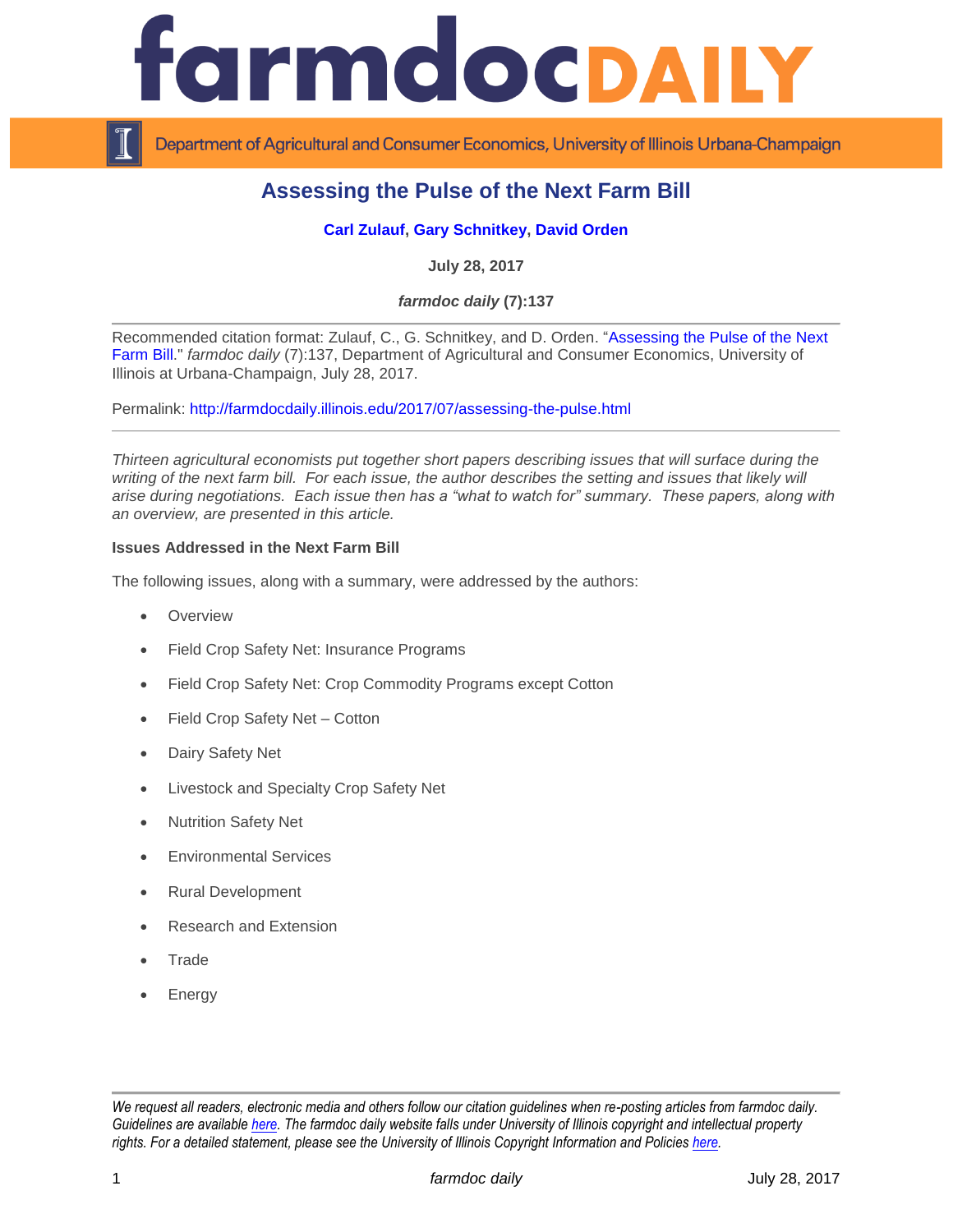#### **Overview: Assessing the Pulse of the Next Farm Bill**

Prepared by Carl Zulauf, Gary Schnitkey, and David Orden

**Historical Overview:** Since 1933 the Farm Bill has been the preeminent federal social contract between U.S. society at large and the U.S. rural sector. Began almost exclusively to provide economic assistance to economically impoverished farm families, it has evolved into a multifaceted social contract touching almost every American, both rural and urban. It includes nutrition, commodity, and crop insurance titles that provide safety nets to low-income households, crop farms, and livestock farms. Goals such as environmental quality, research and extension, rural development, trade expansion, and bioenergy production are also promoted.

**Budget Overview:** A common presumption is that a tight budgetary environment will make negotiations on the next farm bill difficult. However, a tight budget can also facilitate negotiations by encouraging policy actors to work together, often to protect desired, existing programs. Moreover, budget developments are positive. The 2014 commodity and crop insurance programs are costing less than Congressional Budget Office forecasts, and an improving economy is reducing spending on SNAP (Supplemental Nutrition Assistance Program) and other nutrition programs. Nutrition programs make up over 70% of Farm Bill spending. In addition, the on-going, post-2014 farm bill debate over cotton and dairy policy may be resolved via the appropriations process, offering a potentially larger budget baseline for commodity programs. In short, the budget may end up being less of a constraint than has been largely portrayed in the run up to the farm bill debate.

**Issues Overview:** The next farm bill is being framed by (1) lower farm prices and revenue than when the 2014 Farm Bill was written, (2) a 2016 election underscored by a disaffected American rural sector, and (3) President Trump's focus on trade as a front-line issue. Point 1 implies that redistribution of spending from farm safety net programs to other farm bill titles is unlikely. Point 2 implies programs targeted to the non-farm rural sector could be a defining feature of this farm bill, particularly given that the next farm bill likely will be written in an election year. While the President's perspective on trade has caused concern, American agriculture has come to embrace a refocus on trade expansion given a mature domestic market for food and a bioenergy market that appears to have less potential than when the last three farm bills were written. The refocus on trade is also prompting discussions on the role of research and extension, particularly as it pertains to productivity.

**Summary:** All farm bills are a portfolio of past and new programs and issues. The blend varies by farm bill. This farm bill looks to tilt toward continuation or limited modification of past programs and issues covered. However, an intriguing set of new issues or new perspectives on past issues also exist. We hope the 11 one-page summaries of farm bill topics that comprise the rest of this *farmdoc daily* post and are noted in the table of content below provide you with insights into the next installment of the most important social contract between the U.S. and its rural communities.

#### **Farm Bill Topic and Author:**

- ►**Field Crop Safety Net: Insurance Programs:** Gary Schnitkey, University of Illinois at Urbana-Champaign
- ►**Field Crop Safety Net: Crop Commodity Programs except Cotton:** Carl Zulauf, retired, Ohio State University
- ►**Field Crop Safety Net – Cotton:** John Robinson, Texas A&M University
- ►**Dairy Safety Net:** Andrew Novakovic, Cornell University, and Christopher Wolfe, Michigan State University
- ►**Livestock and Specialty Crop Safety Net:** Stephanie Mercier, Farm Journal Foundation
- ►**Nutrition Safety Net:** Marianne Bitler, University of California, Davis, and Parke Wilde, Tufts University
- ►**Environmental Services:** Jonathan Coppess, University of Illinois at Urbana-Champaign
- ►**Rural Development:** May Ahearn, retired, U.S. Department of Agriculture
- ►**Research and Extension:** Constance Cullman, Farm Foundation
- ►**Trade:** David Orden, Virginia Tech
- ►**Energy:** Scott Irwin, University of Illinois at Urbana-Champaign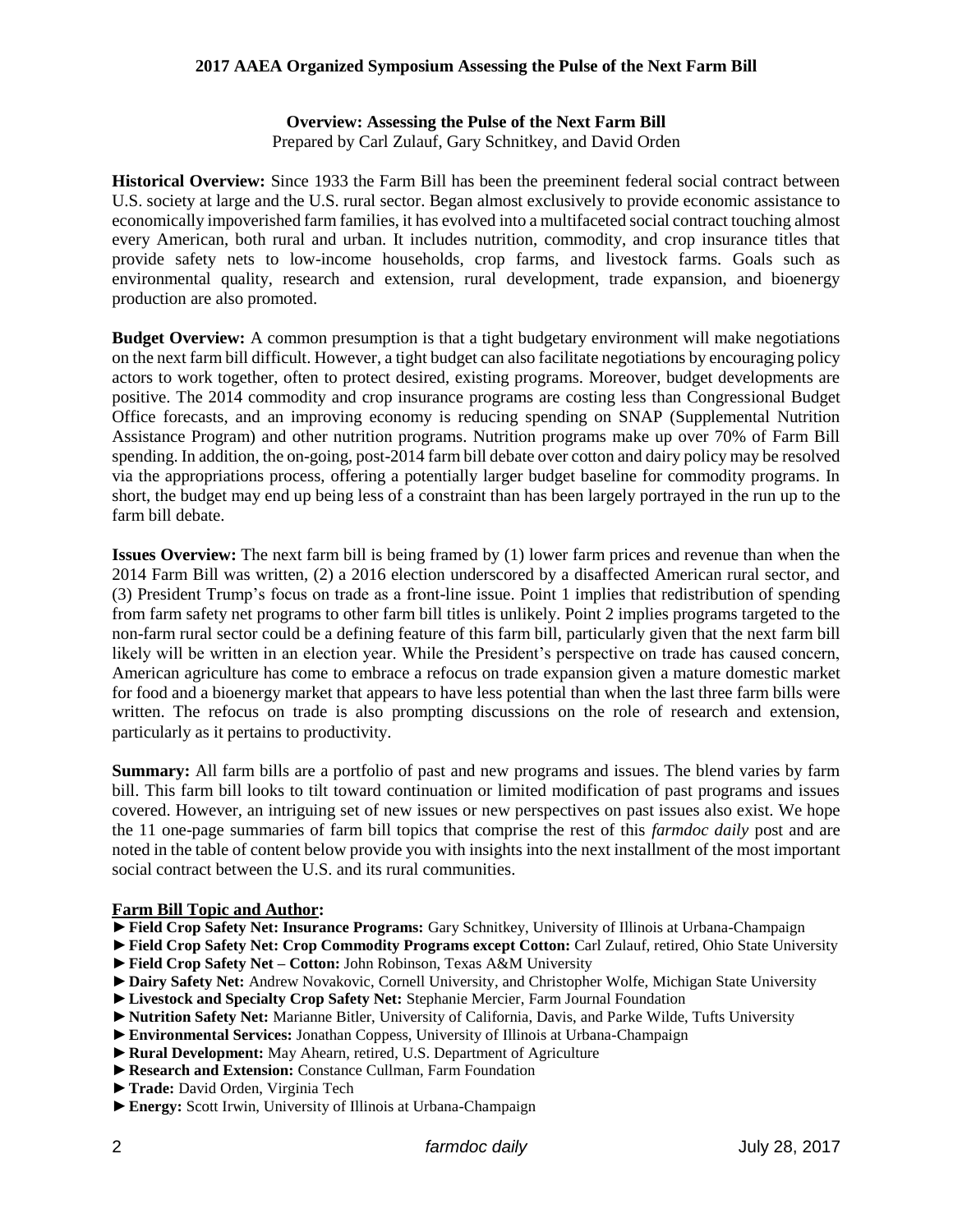#### **Issues Summary: Crop Insurance**

Prepared by Gary Schnitkey, University of Illinois at Urbana-Champaign

**Policy Setting:** Crop insurance has grown in significance as the emphasis of farm bills has moved from providing income support for farmers to providing risk management. Contributing to the growth and significance of the Federal program have been introductions of revenue insurance products, increases in coverage levels, introductions of policies for more crops, introduction of whole farm and livestock policies, and increases in Federal support for premiums. Many farmers view crop insurance as the most important risk management program offered by the Federal government. According to Congressional Budget Office projections, Federal expenditures on crop insurance will average \$7.7 billion annually from 2018 to 2027, compared with \$6.2 billion for commodity title programs and \$6.0 billion for conservation programs (Coppess, et al.).

**Farm Bill Issues**: Previous farm bills modified the crop insurance program by enhancing risk coverages offered or decreasing the cost of the crop insurance program to farmers. For example, the 2014 farm bill introduced cotton STAX, Supplemental Coverage Option (SCO), and Yield Exclusion (Schnitkey and Zulauf). It is difficult to anticipate whether new provisions will be debated in the next farm bill.

Because of the size of Federal expenditures, the crop insurance program could face pressures in a budget cutting environment. Reductions to specific provisions of the crop insurance program could be proposed such as reducing subsidies for the harvest price option, reducing subsidies for high coverage levels, and reducing provisions that increase guarantees (i.e., size of transition yields or existence of Yield Exclusion). Each of these specific provisions have differential impacts on crops and regions and, as such, will face regional opposition. For example, reducing subsidies on harvest price option and high coverage levels would have a higher impact on corn and soybeans in the Midwest. Reducing provisions that increase guarantees would have a higher impact on higher yield risk areas such as the Great Plains. Another option for reducing expenditures is an across the board cut in premium support, which would impact all regions and crops (Schnitkey and Zulauf).

Amendments to previous farm bills – none of which passed – would have introduced means testing to crop insurance. Commodity title programs are subject to means testing, providing a further rational for means testing of crop insurance. President Trump's budget introduced a \$40,000 limit on premium support per individual and an Adjusted Gross Income test. Similar amendments likely will introduced in the upcoming farm bill.

Under the 2014 farm bill, conservation compliance was introduced for the first time to the crop insurance program. As crop insurance has become more important relative to commodity title programs, conservation and environmental groups have focused more attention on the crop insurance title.

**What to Watch:** (1) New proposals for enhancing risk protection offered by crop insurance, (2) Proposals to reduce expenditures on crop insurance, (3) Proposals to introduce means testing and (4) Proposals to incorporate more conservation provisions into crop insurance.

#### **References**

Coppess, J., C. Zulauf, G. Schnitkey, and N. Paulson. "Reviewing the June 2017 CBO Baseline." *farmdoc daily*  (7):127, Department of Agricultural and Consumer Economics, University of Illinois at Urbana-Champaign. July 14, 2017. Available at<http://www.farmdoc.illinois.edu/>

Schnitkey, G. and C. Zulauf. 2016. "The Farm Safety Net for Field Crops." Choices. Quarter 4. Available online: [http://www.choicesmagazine.org/choices-magazine/theme-articles/looking-ahead-to-the-next-farm-bill/the-farm](http://www.choicesmagazine.org/choices-magazine/theme-articles/looking-ahead-to-the-next-farm-bill/the-farm-safety-net-for-field-crops)[safety-net-for-field-crops](http://www.choicesmagazine.org/choices-magazine/theme-articles/looking-ahead-to-the-next-farm-bill/the-farm-safety-net-for-field-crops)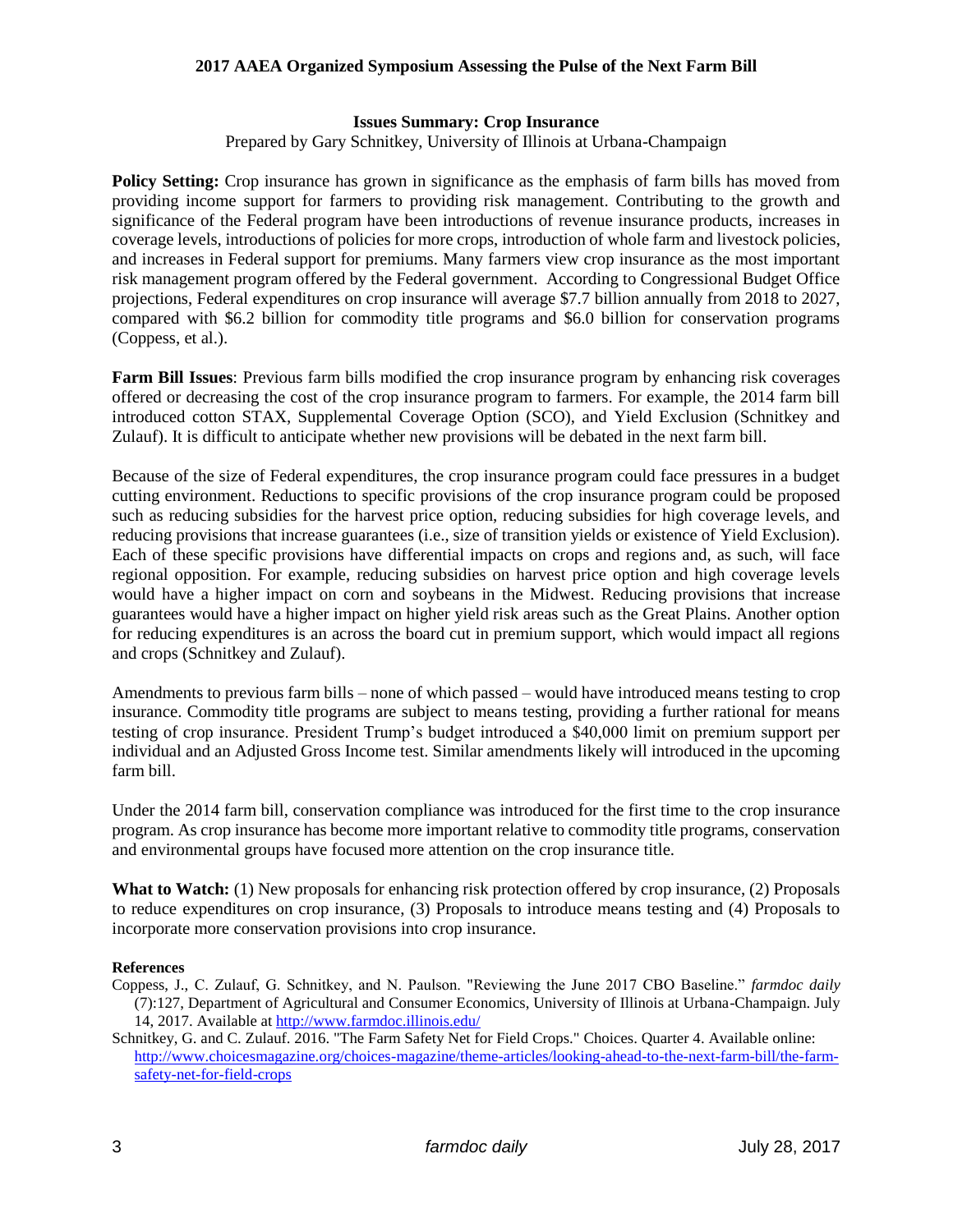## **Issues Summary: Field Crop Safety Net ▬ Crop Commodity Programs except Cotton**

Prepared by Carl Zulauf, Emeritus, Ohio State University

**Policy Setting:** Although the 2014 Farm Bill crop commodity programs terminate with the 2018/19 crop year, commodity programs will continue since they revert to the 1938 and 1949 laws that are amended by each farm bill. The permanent laws generate support prices far above current market prices for some commodities, notably milk. Congress thus will likely enact a new farm bill or extend the current one. Historically, the farm bill is written with broad, bipartisan support (Orden and Zulauf), an expectation that continues for the forthcoming farm bill. However, if conservative and moderate Republicans can agree on a general approach for passing authorization legislation and reforming entitlement programs by passing a health care bill, the farm bill may take a more partisan approach.

**Farm Bill Issues**: While redistribution of commodity program spending to other farm bill titles is an evolutionary trend since 1970, counter-trend farm bills are written if farm prices/income are low (Zulauf and Orden). It is unclear if current prices/income are low or normal, but they are clearly less than when 2014 Farm Bill was written. The latter perspective is likely to frame the debate, implying commodity baseline redistribution is unlikely. On the other hand, changing commodity programs will likely require finding money within the commodity or insurance titles. Funds can be found by adjusting support parameters, but each adjustment will encounter resistance. Options include a mandatory update of base acres. Over time, base acres have migrated to crops with the highest payment/acre (Zulauf and Schnitkey).

Changes to cotton and milk policy and potential equity issues across crops and programs cloud the current sentiment that crop changes (other than cotton) will be limited. Resolving cotton and dairy policy before the farm bill is important because doing so adds baseline for these policies. An early resolution seems possible (Good). Peanuts and rice are expected to have higher future payments/acre, in part due to a high reference price relative to market price (Coppess, et al). Payment/acre is only one perspective on equity, but history suggests a divisive debate could occur (Schnitkey and Zulauf). Current prices of most crops are close to or below their reference prices. Thus, participation will likely shift notably to PLC (Price Loss Coverage) if, as history suggests, farms can elect a new program starting with the 2019/20 crop year. Debate is thus likely on adjusting ARC (Agricultural Risk Coverage) so it is more competitive with PLC.

**What to Watch:** (1) Are cotton and dairy policy resolved prior to the farm bill? (2) Fall 2017 crop prices ▬ important to the commodity title baseline. (3) Health care policy debate. (4) Interplay between crop and program equity ▬ PLC's higher expected cost provides an umbrella to change ARC without increasing the commodity title baseline by much, which in turn may help resolve the crop equity issue.

## **References**

- Coppess, J., C. Zulauf, G. Schnitkey, and N. Paulson. "Reviewing the June 2017 CBO Baselin[e."](http://farmdocdaily.illinois.edu/2017/05/farm-safety-net-support-for-cotton-in-perspective.html) *farmdoc daily*  (7):127, Department of Agricultural and Consumer Economics, University of Illinois at Urbana-Champaign. July 14, 2017. Available at<http://www.farmdoc.illinois.edu/>
- Good, K. "Budget, Appropriations Issues Continue to Unfold-Agriculture, Farm Bill." *Farm Policy News.* University of Illinois at Urbana-Champaign, Department of Agricultural and Consumer Economics. July 21, 2017.
- Schnitkey, Gary and Carl Zulauf. "The Farm Safety Net for Crops." *Choices: Online Magazine*. Included in article theme, "Looking Ahead to the Next Farm Bill." Agricultural and Applied Economics Association. 4<sup>th</sup> Quarter 2016. Available at [http://www.choicesmagazine.org.](http://www.choicesmagazine.org/)
- Zulauf, Carl and David Orden. "80 Years of Farm Bills: Evolutionary Reform." *Choices: Online Magazine*. Included in article theme, "Looking Ahead to the Next Farm Bill." Agricultural and Applied Economics Association. 4<sup>th</sup> Quarter 2016. Available at [http://www.choicesmagazine.org.](http://www.choicesmagazine.org/)
- Zulauf, C., and G. Schnitkey. ["Comparison and Assessment: Payments on Base vs. Planted Acres, 2014-2016](http://farmdocdaily.illinois.edu/2016/01/cottonseed-and-us-oilseed-farm-program-issues.html)  [Crops."](http://farmdocdaily.illinois.edu/2016/01/cottonseed-and-us-oilseed-farm-program-issues.html) *farmdoc daily* (7):23, Department of Agricultural and Consumer Economics, University of Illinois at Urbana-Champaign. February 8, 2017. Available at [http://www.farmdoc.illinois.edu/.](http://www.farmdoc.illinois.edu/)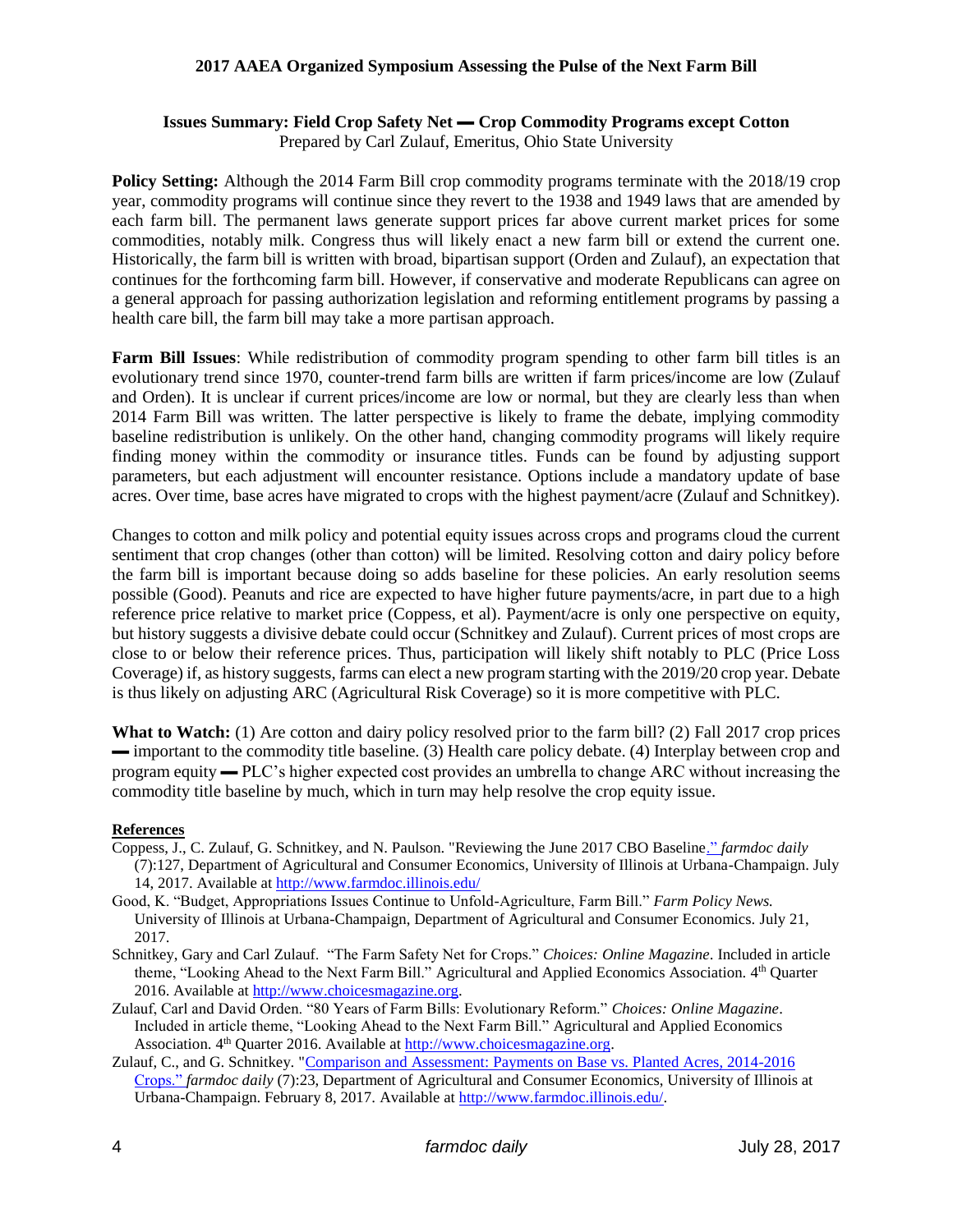# **Issues Summary: Field Crop Safety Net -- Cotton**

John Robinson, Texas A&M University

**Policy Setting:** In response to the WTO Brazil case, the 2014 farm bill minimized cotton's longstanding participation in Title I farm programs to the marketing loan assistance program. Title XI of the 2014 farm bill created the Stacked Income Protection Plan (STAX) for cotton as a supplemental county-based revenue insurance plan with the same annual price establishment and similar intra-seasonal price risk protection as for Revenue Protection, and the Supplemental Coverage Option. Recently the cotton industry has sought protection from exposure to inter-seasonal, sub-profitable prices which have dominated since 2014. This effort focused on USDA, and subsequently on Congressional Appropriators, to designate cottonseed as an oilseed eligible for ARC/PLC programs. As of July 21, the Senate Appropriations Committee passed an FY18 Agricultural Appropriations bill with such a designation. Enhancing cotton's safety net has generated an academic discussion of various issues involving rationale and potential impacts (Zulauf et al., Hudson).

**Farm Bill Issues**: One major issue is whether U.S. cotton represents enough producers, acreage, economic impact, political organization, and congressional leadership<sup>1</sup> to remain a beneficial source of political base broadening for the farm lobby. The latter is presumably important to defend against non-commodity farm bill interest groups and WTO complaints (of which U.S. cotton has not been a unique target). A second overarching issue is the adequacy of cotton's safety net in relation to its own cost structure. The loan rate for cotton does not cover total cost of production (Table 1, USDA-ERS). In some years and regions, the loan rate barely supports a price above the short run decision to shut down (Table 1, USDA-ERS). STAX and other insurance products are hindered during multi-year price trends at sub-profitable levels. The high level and variability of cotton production costs has led to an emerging farm finance issue in cotton growing regions. A third major issue is the constraint on federal budget spending which poses a challenge for enhancing cotton's safety net and maintaining one for other crops.

**What to Watch:** 1) If FY18 appropriations effectively designate cottonseed as an oilseed, will that establish a sufficient baseline for Title 1 spending on cotton in the farm bill? 2) If not, will the collective political needs of the farm lobby and the House leadership still influence the farm bill process to create ARC/PLC programs for cotton? 3) If so, how will a baseline for cotton Title I spending be determined, and how will this influence all Title I support program parameters?

#### **References**

Hudson, D. 2017. "Keeping the Farm Safety Net for Cotton in "Proper" Perspective". SP17-07.

[http://www.depts.ttu.edu/aaec/icac/pubs/cotton/other\\_research\\_publications/orp\\_pdfs/SP1702.pdf](http://www.depts.ttu.edu/aaec/icac/pubs/cotton/other_research_publications/orp_pdfs/SP1702.pdf) . USDA Economic Research Service. Recent Costs and Returns: Cotton. 2017. [https://www.ers.usda.gov/data-](https://www.ers.usda.gov/data-products/commodity-costs-and-returns/commodity-costs-and-returns/)

[products/commodity-costs-and-returns/commodity-costs-and-returns/](https://www.ers.usda.gov/data-products/commodity-costs-and-returns/commodity-costs-and-returns/) .

Zulauf, C., G. Schnitkey, J. Coppess, and N. Paulson. ["Farm Safety Net Support for Cotton in Perspective."](http://farmdocdaily.illinois.edu/2017/05/farm-safety-net-support-for-cotton-in-perspective.html) *farmdoc daily* (7):87, Department of Agricultural and Consumer Economics, University of Illinois at Urbana-Champaign, May 11, 2017.

| Table 1. Calculated Di ear-evell Cotton Frice to Cover Operating Costs and All Specified Costs, 2015-2010. |                                  |          |                               |           |  |  |  |  |  |
|------------------------------------------------------------------------------------------------------------|----------------------------------|----------|-------------------------------|-----------|--|--|--|--|--|
|                                                                                                            | <b>Operating Costs Per Pound</b> |          | All Specified Costs Per Pound |           |  |  |  |  |  |
| <b>USDA Region</b>                                                                                         | 2015                             | 2016     | 2015                          | 2016      |  |  |  |  |  |
| Heartland                                                                                                  | \$ 0.4201                        | \$0.5164 | \$0.8084                      | \$0.9663  |  |  |  |  |  |
| Prairie Gateway                                                                                            | \$0.2764                         | \$0.2818 | \$0.6588                      | \$0.6474  |  |  |  |  |  |
| Mississippi                                                                                                | \$ 0.3767                        | \$0.4106 | \$ 0.7044                     | \$0.7362  |  |  |  |  |  |
| Portal                                                                                                     |                                  |          |                               |           |  |  |  |  |  |
| Southern                                                                                                   | \$0.4966                         | \$0.5153 | \$ 0.8579                     | \$ 0.8848 |  |  |  |  |  |
| Seaboard                                                                                                   |                                  |          |                               |           |  |  |  |  |  |
| <b>Fruitful Rim</b>                                                                                        | \$0.4025                         | \$0.5338 | \$0.8036                      | \$1.0314  |  |  |  |  |  |

|  | Table 1. Calculated Break-even Cotton Price to Cover Operating Costs and All Specified Costs, 2015-2016. |  |  |  |  |  |
|--|----------------------------------------------------------------------------------------------------------|--|--|--|--|--|
|  |                                                                                                          |  |  |  |  |  |

l

<sup>&</sup>lt;sup>1</sup> House Agriculture Committee leadership from major cotton producing regions includes 23 out of the last 37 years, including the current Chair.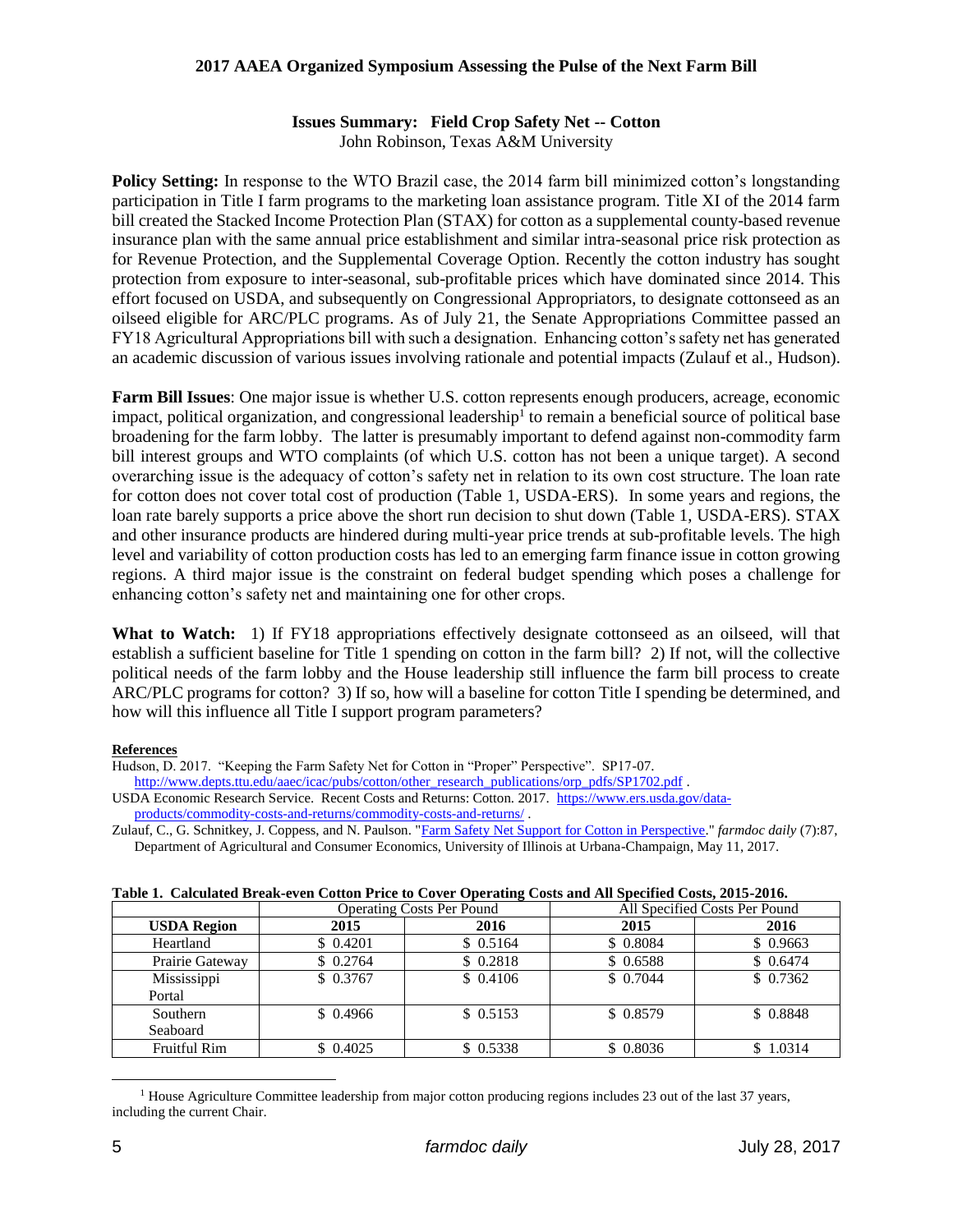#### **Issues Summary: Dairy Safety Net**

Prepared by Andrew Novakovic, Cornell University, and Christopher Wolf, Michigan State University

**Policy Setting:** From the Agricultural Adjustment Act of 1933 to the Trade Agreements Extension Act of 1951, the US dairy sector slowly developed a formidable set of policy tools that gave it 1) farm price regulation in the form of Federal Milk Marketing Orders, 2) price supports, and 3) tight import quotas. Slowly these impactful, historic programs are being eroded and dismantled. Import quotas were replaced with the more generous market access requirements and more modest tariff rate quotas of the Uruguay Round Agreement on Agriculture. Since 1996, the US dairy sector has become an open economy and emerged as the second largest dairy exporting country in the world. Milk price support legislation still exists in permanent law, the Agricultural Act of 1949, but that tool essentially was abandoned in 1990 and replaced by income supports that have provided less support to dairy farmers. Marketing Orders remain much as they have been, perhaps in no small part because they do not require reauthorization within the farm bill.

The Agricultural Act of 2014 introduced a new income support program called the Margin Protection Program for Dairy Producers or MPP-Dairy. Although it should properly be thought of as income support, this program is designed to mimic a net revenue risk management program. A national "margin" is calculated as the difference between the national average price of milk and a cost of feeds calculated from prices for corn, alfalfa hay and soybean meal. For a modest fee, any farmer can sign up for "catastrophic coverage" and for increasingly larger "premiums" they can elect higher levels of coverage, ranging up to a value close to a 10-year average margin. MPP-Dairy replaced the Milk Income Loss Contract (MILC), a more straight-forward income subsidy based on a milk price trigger. MILC was judged as insufficient in magnitude and scope. Among the goals for its replacement was to build a new program which recognized that high feed prices can be just as challenging to dairy farms as low milk prices.

**Farm Bill Issues**: MPP-Dairy first became available in 2015 and has just entered its fourth sign up period. About half of US dairy farmers chose to participate in the program in 2015, and over half of those elected "buy-up" coverage. Believing that the program did not pay out as generously in 2015 as it should, the signup for 2016 saw only 23% purchase "buy-up" coverage. For 2017 the share fell to less than 8% (percentage of dairy farmers who signed up for the programs). Arguments to the effect that one does not actually want insurance to pay notwithstanding, dairy farmers generally argue that if this new program did not provide income subsidies in 2015 and 2016 then it falls far short of their expectations. Although 2017 was correctly expected to be a year with no payment due to an increasing margin, lack of faith in the program is increasingly evident in the sign-up statistics. Further evidence of farmer disappointment with the program includes the many policy initiatives to reform and improve MPP-Dairy introduced in 2017. The most recent is a significant and fairly costly tweaking of the program that has been levered into the Senate appropriations bill.

What to Watch: At this point, there is no organized interest in legislatively changing Marketing Orders. Dairy trade policy has become a point of discussion with the demise of the TPP and the effort to revisit NAFTA. For the time being, these are Executive Branch agendas with uncertain outcomes. Agriculture advocates and like-minded Members of Congress are primarily focused on doing no harm to trade prospects with our two largest dairy trading partners. Whether or not the aforementioned amendments to MPP-Dairy survive in the final appropriations legislation remains to be seen but the prospects are fairly good.

#### **References**

Novakovic, A. and C. Wolf. "Federal Interventions in Dairy Markets." *Choices* 31(December 2016). Available at [http://www.choicesmagazine.org.](http://www.choicesmagazine.org/)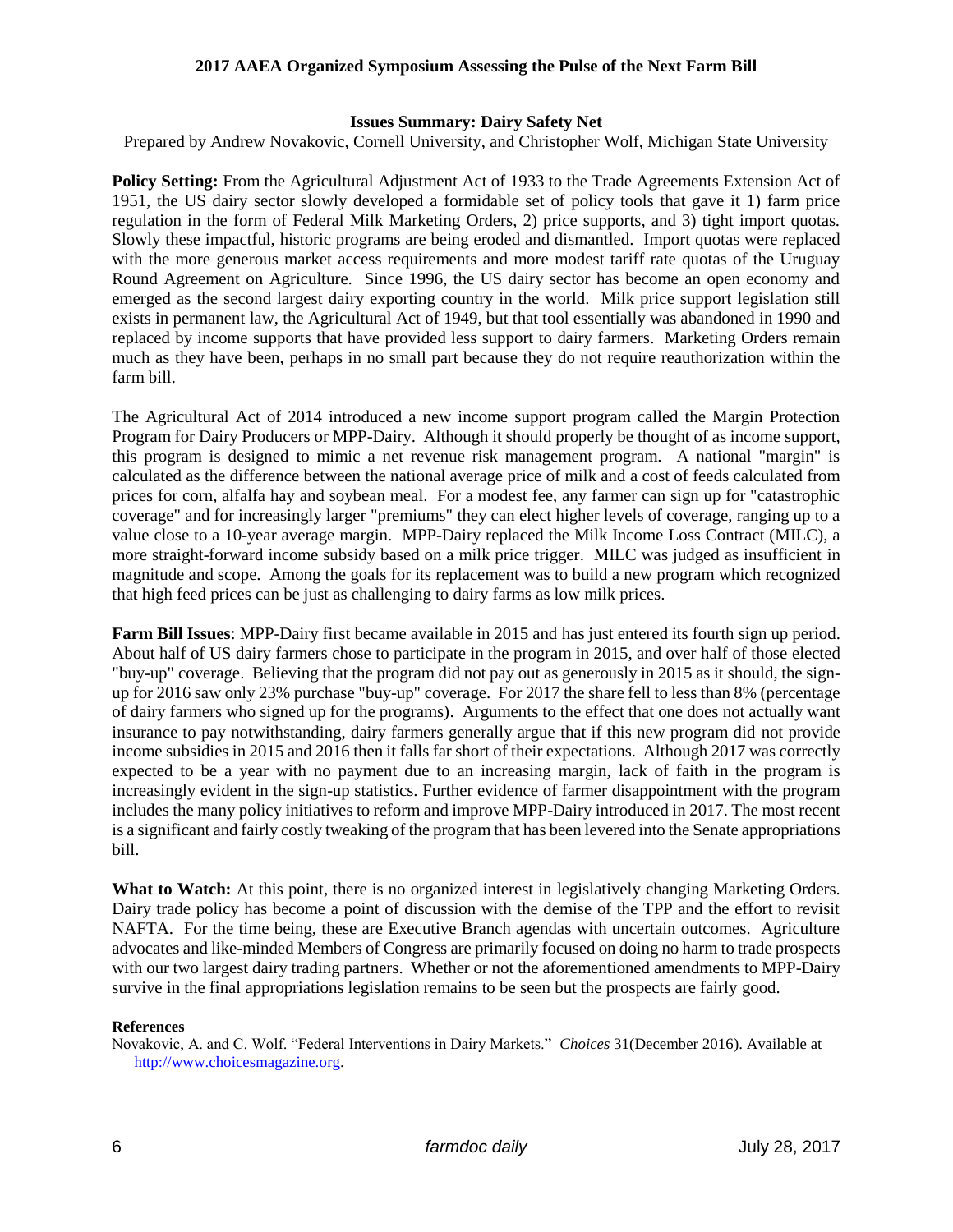#### **Issues Summary: Livestock and Specialty Crop Safety Net** Prepared by Stephanie Mercier, Farm Journal Foundation

**Policy Setting**: Largely due to their own policy choices over time, U.S. livestock and specialty producers do not benefit from federal farm safety net programs that support their income like field crop or dairy producers.

Until the last few farm bills, rather than pursue direct benefits through the farm bill process, commodity associations representing livestock and horticultural producers primarily focused on maintaining or increasing resources for generally applicable programs which helped to expand the demand for their products, either domestically through nutrition assistance programs such as the school lunch and breakfast programs or internationally through USDA trade promotion programs, such as the Market Access Program (MAP) and the Foreign Market Development Program (FMDP). A small program devoted to helping specialty crop producers address SPS obstacles to their exports, called Technical Assistance for Specialty Crops (TASC) was added in the 2002 farm bill.

**Farm Bill Issues:** Specialty crop producers were able to convince Congress to establish a separate 'Horticulture' farm bill title for programs dedicated to their interests, beginning in the 2008 farm bill. Programs currently included in that title are the Specialty Crop Block Grant Program (\$72.5 million), resources (\$62.5 million) to fund state efforts to monitor specialty crop pests and disease outbreaks and to set up "clean plant centers" that would provide pathogen-free propagative plant material to state agencies or private nurseries. The last major piece of the specialty crop pie was funding for specialty crop research (\$80 million), which was included in the agricultural research title.

**What to Watch:** Specialty crop and livestock producers seem relatively satisfied with their current array of programs, and are not seeking major fixes to existing programs or to add new programs in the upcoming farm bill. Witnesses at a July 12 hearing on specialty crops held by the House Agriculture Committee largely reiterated their support for several of the key programs they obtained in earlier farm bills, such as the Technical Assistance for Specialty Crops (TASC) trade program and the Specialty Crop Block Grant program. They devoted much of their remaining written testimony to the issue of their sector's need for improved access to immigrant labor under the H2-A temporary ag worker visa program, even though this issue is not under the Agriculture Committee's jurisdiction.

## **References**

Mercier, S. 2016. "Federal Benefits for Livestock and Specialty Crop Producers." *Choices*, 4th Quarter. Available online a[t:http://www.choicesmagazine.org/choices-magazine/theme-articles/looking-ahead-to-the-next-farm](file:///C:/Users/Carl/Downloads/:%20%20http:/www.choicesmagazine.org/choices-magazine/theme-articles/looking-ahead-to-the-next-farm-bill/federal-benefits-for-livestock-and-specialty-crop-producers)[bill/federal-benefits-for-livestock-and-specialty-crop-producers](file:///C:/Users/Carl/Downloads/:%20%20http:/www.choicesmagazine.org/choices-magazine/theme-articles/looking-ahead-to-the-next-farm-bill/federal-benefits-for-livestock-and-specialty-crop-producers)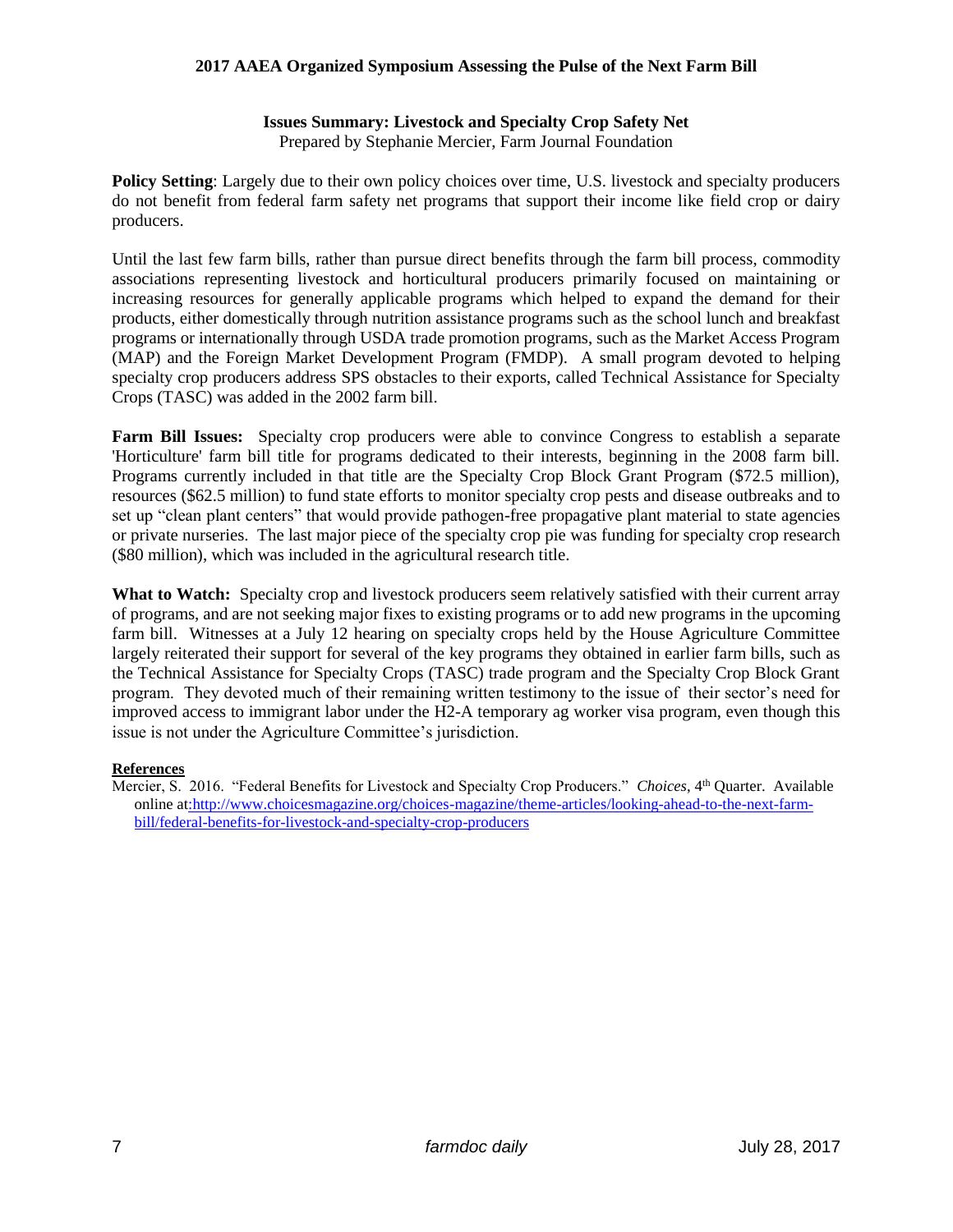#### **Issues Summary: Nutrition Safety Net**

Prepared by Marianne Bitler, University of California, Davis; and Parke Wilde, Tufts University

Policy Setting: The House and Administration have recently proposed to block-grant the Supplemental Nutrition Assistance Program (SNAP) or otherwise cut the program in various ways. SNAP and food distribution programs are authorized by the nutrition title of the Farm Bill. These programs have been central to the farm bill in at least 3 ways: they (a) accounted for approximately 80% of 2014 farm bill spending, (b) helped U.S. food producers by enhancing consumer demand, without generating corollary problems for trade agreements, environmental goals or other objectives, and (c) drew political support from non-farm legislators who provided much of the political muscle for passing the farm bill. SNAP participation and spending rose sharply during the Great Recession and were slow to decline in response to the economic recovery, but have been declining since 2014. SNAP has been shown to have positive effects on nutrition (e.g., Deb and Gregory, 2016).

**Farm Bill Issues**: Separating the nutrition title from the rest of the farm bill, converting SNAP from a mandatory program to a block grant for states, funding design changes, making nutrition improvements in SNAP, and instituting work requirements.

**What to Watch:** (1) Will nutrition be separated from the next farm bill? The House attempted such a separation in 2013, with the stated goal of reducing spending on food programs. (2) Will there be block grants, "flexibility" proposals, or requirements that states provide a share of non-administrative spending? Experience with block granting TANF include reduced countercyclical spending and less targeting of spending to the low-income population (Bitler and Hoynes, 2016). Requiring states to share in nonadministrative spending would likely reduce total spending given their budget constraints. (3) Will new proposals merge to enhance SNAP nutrition impacts through incentives or restrictions? Recent research suggests extra SNAP benefits for buying fruits and vegetables increase their consumption (Bartlett et al., 2014), and incentives for healthy purchases and restrictions on unhealthy purchases improve nutritional quality (Harnack et al., 2016). A study of supplementary benefits found that restricting these benefits to items in the WIC package lowers redemptions but improves nutritional quality (Pindus et al., 2015). (4) Will work requirements or program parameters be changed to reduce cost? SNAP already disregards a share of earnings in determining income eligibility. The inability to relax work requirements during difficult economic times could have adverse effects. (5) How much funding will be provided for food distribution and smaller programs, which are important for some families (e.g., Pindus et al., 2016)?

#### **References**

- Bartlett, S., Klerman, J., Wilde, P. Olsho, L., Logan, C., Blocklin, M., Beauregard, M., Enver, A., Owens, C., and Melhem, M. 2014. Evaluation of the Healthy Incentives Pilot (HIP) Final Report. Prepared by ABT Associates for USDA, FNS.
- Bitler, M., and Hoynes, H.W. 2016. The more things change, the more they stay the same? The safety net and poverty in the Great Recession. Journal of Labor Economics; 34(S1): S403-S444.
- Collins, A., Briefel, R., Klerman, J., Wolf, A. Rowe, G. Logan, C., Enver, A., Fatima, S., Gordon, Anne, and Lyskawa, J. 2015. Summer Electronic Benefit Transfer for Children (SEBTC) demonstration: summary report. Prepared by Abt Associates and MPR for USDA, FNS.
- Deb, P., & Gregory, C. A. (2016). Who Benefits Most from SNAP? A Study of Food Security and Food Spending (No. w22977). National Bureau of Economic Research.
- Harnack, L., Oakes, J.M., Elbe, B., Beatty, T., Rydell, S., and French, S. 2016. Effects of subsidies and prohibitions on nutrition in a food benefit program: a randomized clinical trial. JAMA Intern Med; 176(11):1610-1618.
- Pindus, N., Hafford, C., Levy, D., Biess, J., Simington, J., Hedman, C., and Smylie, J. 2016. Study of the Food Distribution Program on Indian Reservations (FDPIR) final report. Prepared by Urban Institute for USDA, FNS.
- Wilde, P. 2017. "The Nutrition Title's Long, Sometimes Strained, but Not Yet Broken, Marriage with the Farm Bill." *Choices: The Magazine of Food, Farm, and Resource Issues*. [http://www.choicesmagazine.org](http://www.choicesmagazine.org/)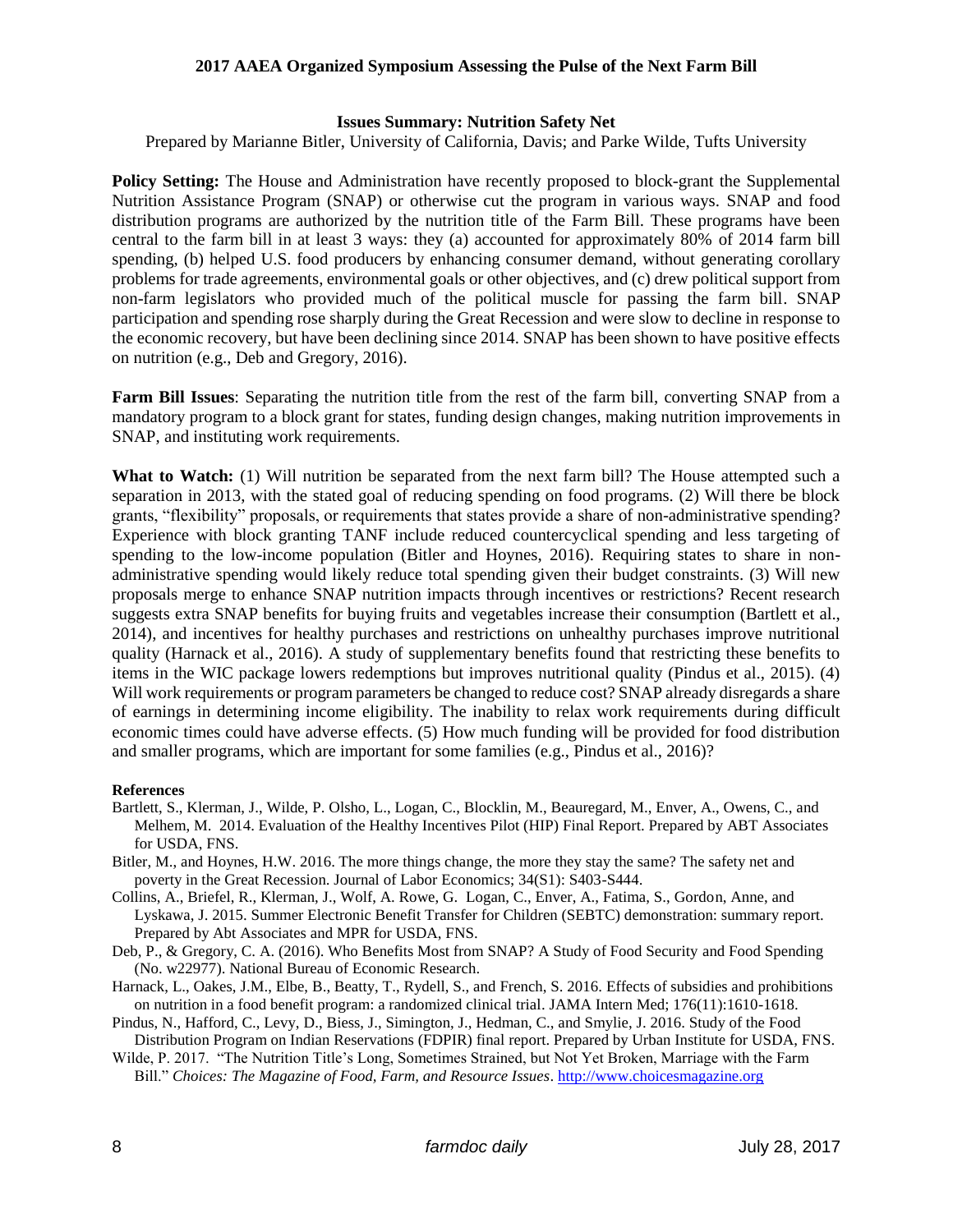#### **Issues Summary: Environmental Services**

Prepared by, Jonathan Coppess, University of Illinois at Urbana-Champaign

**Policy Setting:** Congress has pursued programmatic responses to low crop prices for more than eighty years but environmental services in the form of conservation programs were interspersed only periodically; conservation policies more often served the parity price support system by removing acres from production. With the landmark Food Security Act of 1985, conservation policy became a permanent component of farm bills, providing environmental services via rental payments to retire sensitive lands from production. It also combined conservation compliance on highly erodible lands and wetlands as a requirement for farmers to be eligible for Federal payments; a notable achievement during the farm economic crisis. Increasing environmental pressures and the advent of decoupled farm program payments subsequently pushed Congress to add working lands conservation policies designed to help offset the cost of conservation practices on farmland that remains in production. Historically, CRP acres have expanded during times of low crop prices.

**Farm Bill Issues:** The public perception of modern farming created by water quality hotspots such as the Great Lakes, Gulf of Mexico, Chesapeake Bay, and key drinking water sources for cities such as Des Moines is increasing pressure on elected officials, private food companies, and farmers to undertake greater efforts to address water quality concerns. Water quality degradation due to nutrient loss is particularly challenging for the existing suite of farm and conservation policies; predominantly a matter with productive farmland drained by subsurface tiles and fed by sufficient rains. Traditional conservation retirement programs are not suitable for such farmlands but working lands program funding has been too limited to adequately address the scope and scale of the problem. The two largest working lands programs (CSP and EQIP) enroll too few acres to match the scale and scope of the nutrient loss problem, as well as complicating factors such as 60% of all EQIP funds designated for livestock operations. USDA data indicate less than 35 million acres were under active contracts for the two programs in 2015, compared with nearly 283 million acres insured by crop insurance. Conservation compliance is applicable to farmland in production, however, it does little to assist farmers struggling to reduce nutrient losses at a time of lower crop prices.

What to Watch: The political environment for the pending farm bill debate will be challenging for conservation programs. Relatively lower crop prices and farm incomes will provide pressure to expand commodity assistance as well as CRP acres, which were limited to 24 million acres in the 2014 Farm Bill. Some environmental and conservation interests are also demanding an increase in CRP acres. The national average CRP rental rate per acre from 2008 to 2015 was over \$57 per acre; adding 10 million acres to the cap could cost over \$9 billion in the 10-year baseline at that average rental rate. More daunting, Congress will face pressure to reduce Federal outlays from mandatory programs; the 10-year spending estimates by the Congressional Budget Office (CBO) will again play a key role. The demands to reduce nutrient loss, improve water quality and meet industry sustainability goals will add pressure on farmers with little assistance from expanding CRP.

## **References**

- Coppess, J., C. Zulauf, G. Schnitkey, and N. Paulson. "Reviewing the June 2017 CBO Baselin[e."](http://farmdocdaily.illinois.edu/2017/05/farm-safety-net-support-for-cotton-in-perspective.html) *farmdoc daily*  (7):127, Department of Agricultural and Consumer Economics, University of Illinois at Urbana-Champaign. July 14, 2017. Available at<http://www.farmdoc.illinois.edu/>
- Coppess, J. "Historical Background on the Conservation Reserve Program." *farmdoc daily* (7):82, Department of Agricultural and Consumer Economics, University of Illinois at Urbana-Champaign, May 4, 2017. Available at <http://farmdocdaily.illinois.edu/>

Coppess, J. 2016. "The Next Farm Bill May Present Opportunities for Hybrid Farm-Conservation Policies." Choices. Quarter 4. Available at <http://www.choicesmagazine.org/> (and references listed therein).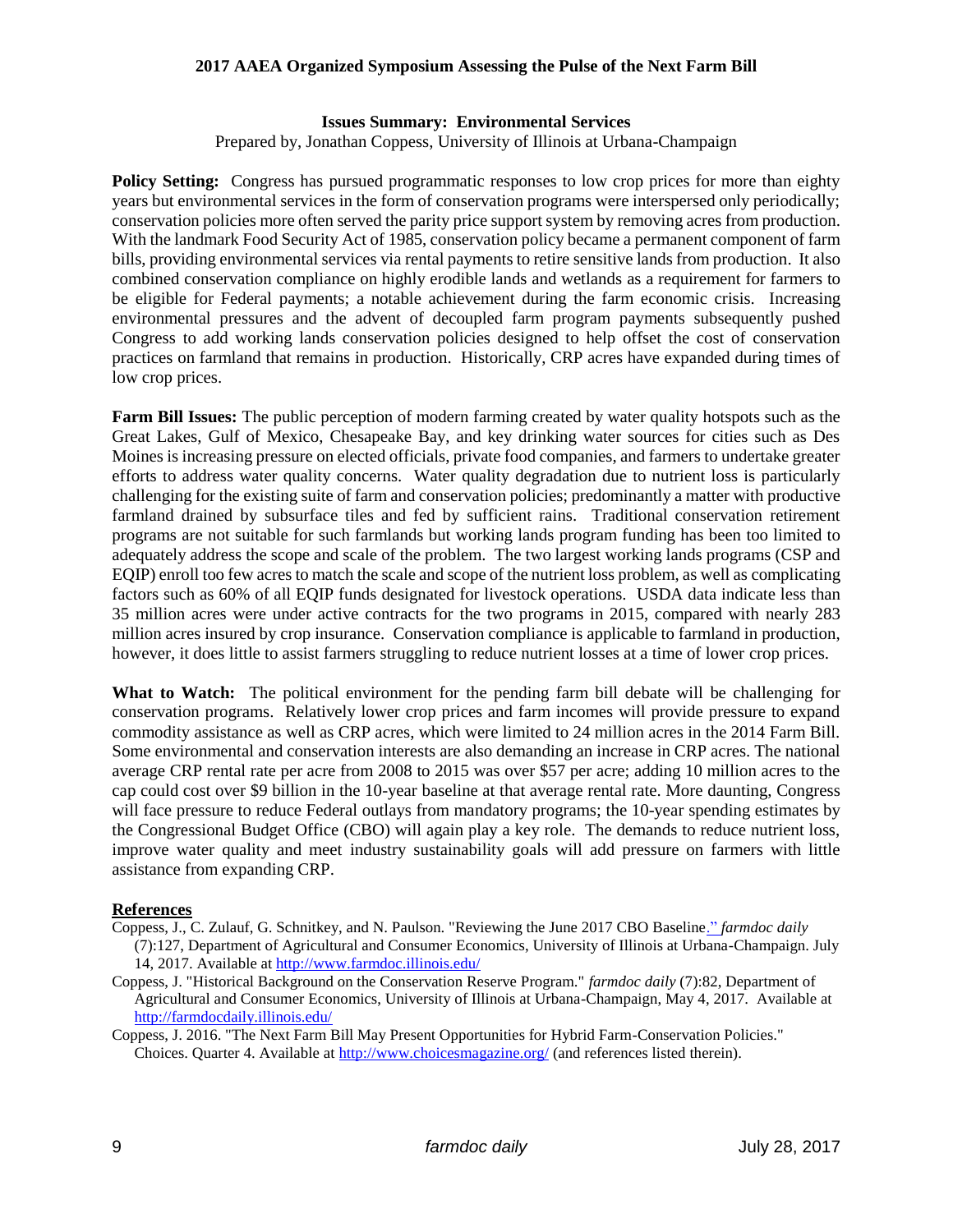#### **Issues Summary: Rural Development**

Prepared by Mary Ahearn, Consulting Economist and Retired ERS, USDA

**Policy Setting:** When the first farm bill was written, rural development was synonymous with agricultural development. Today, only about 6% of the nonmetropolitan (i.e., rural) population lives in counties economically dependent on farming. In fact, most farming households need a vibrant local nonfarm economy, as is evidenced by the dependence on off-farm income. While only about 14% of the U.S. population lives in rural areas, they had a significant impact on the results of the 2016 election (O'Brien and Ahearn, 2017). This has caused the national media—which does not customarily focus on rural issues and numerous scholars to provide fuller reporting on the needs and motivations of rural residents. In general, indicators show a disadvantaged rural electorate (Kusmin 2016). We have seen the rural issue reflected in the single major legislative battle to date, i.e., the attempt to repeal health care, through concerns about its impact on underfunded rural hospitals and the services to rural residents suffering from opioid addiction. Another indicator of the sustained policy focus on rural issues post-election has been the President establishing an Interagency Taskforce on Agriculture and Rural Prosperity, first convened June 19. However, it is fair to say that the signals about investments in rural America have thus far been conflicting, as evidenced by the President's budget. For example, the 2014 Farm Bill more than quadrupled the funds in the popular Value Added Producer Grant and made them mandatory, while the President's Budget "zeroed out" its funding. In addition, USDA Secretary Perdue has replaced the Under Secretary for Rural Development position with an Assistant Secretary position, drawing strong bipartisan dissatisfaction from law makers on the Hill.

**Farm Bill Issues**: In the 2014 Farm Bill, the Rural Development Title VI accounted for only 22 of 356 pages and less than 1% of the budget. The 2014 Title VI extended most of the established programs (i.e., housing, utilities, and business/cooperatives); most of these programs have not historically been mandatory and are largely loan programs (Ahearn 2015). No potential investment has received as much discussion as investment in rural broadband. The private sector does not generally have incentives to invest in broadband infrastructure in remotely populated areas—where it is estimated that roughly 22 million are without broadband—thereby making public-private partnerships less viable. Public investment in broadband was included in the 2014 legislation (funds have also been provided via programs administered by Department of Commerce). Influential constituencies have been vocal about the need for continued investment in other infrastructure, including local water systems. Experts support the importance of investing in cooperatives, community and regional planning, as well as resources to encourage entrepreneurship, partnerships and outreach, but it is not clear how influential the constituents are for these outlays.

**What to Watch:** Given that the next Farm Bill will be written during the 2018 election season with the lessons from the 2016 elections still at the forefront, will lawmakers be inclined to protect and even expand traditional loan and grant programs, or will rural issues get lost in the larger SNAP-farm program debates and the pressure for budget cuts as reflected in the President's budget? Will lawmakers embrace that rural economic development is more than support for agriculture? Will arguments, including those made by the current administration, for improved quality of life in rural areas through public and private investments lead to infrastructure investments—including human capital—and investments in rural broadband? Will the next Farm Bill require the Secretary to re-establish the Undersecretary for Rural Development, given the level of disappointment expressed on both sides of the aisle?

#### **References**

Ahearn, M.C. 2015. "Rural Development Title in the Farm Bill." Chapter 12 in Vincent H. Smith (ed.), *The Economic Welfare and Trade Relations Implications of the 2014 Farm Bill.* London: Emerald Publishing. Kusmin, L. 2016. "Rural America at a Glance, 2016 Edition." EIB No. 162. [www.ers.usda.gov](http://www.ers.usda.gov/)

O'Brien, D.J. and M.C. Ahearn. 2017. "Rural Voice and Rural Investments: The 2016 Election and the Future of Rural Policy." *Choices*. Quarter 4 (2016). Available online: [www.choicesmagazine.org](http://www.choicesmagazine.org/)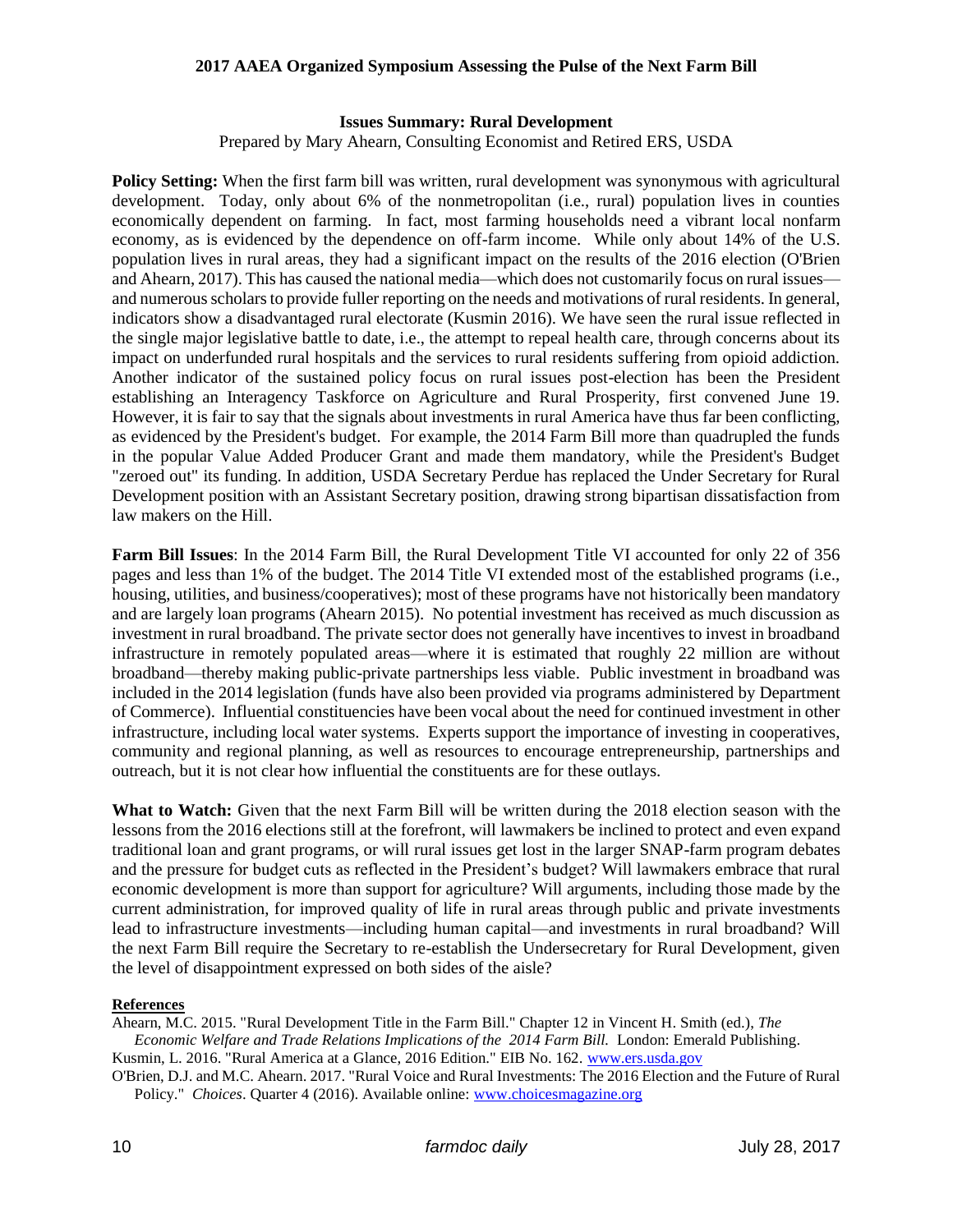## **Issues Summary: Research and Extension**

Prepared by Constance Cullman, Farm Foundation

**Policy Setting:** Public funding has been credited as a foundation of U.S. agriculture. Since the signing of the Morrill Act in 1862, public support for research and extension has been a priority and most notably exists today in Title VII of the Agricultural Act of 2014. As discretionary programs, research funding lacks the protection enjoyed by mandatory programs and typically is not funded at fully authorized levels. Researchers and agricultural stakeholders contend that current funding and management systems are inadequate to meet today's need to produce more with increasingly sustainable methods. Historically, support for research provisions in the Farm Bill have given way to demands for more assistance via the commodity and conservation titles. That may be changing. Increasingly, farm groups are moving research up the priority list and raising it as a priority concern to legislators. Support among legislators for research funding is typically bipartisan – a possible advantage in the current political climate.

**Farm Bill Issues**: Both House and Senate leaders have expressed clear recognition of the importance of agricultural research and its return on investment (Tomson). Most often viewed as yielding long-term results, research funding will, however, continue to vie for attention with the more tangible and immediate need for a workable safety net. In recent years, arguments for increased funding have failed (Clancy et al). Meanwhile legislators and agricultural stakeholders have taken note of the recent surge in Chinese public investment in agricultural research – a surge that has resulted in China surpassing the United States in public support (Clancy et al). This development may increase the President's interest in research as perceived trade imbalances are addressed. Recently, mainstream farm groups such as the National Pork Producers Council have listed research and extension funding as a priority (NPPC) while Supporters of Agricultural Research have increased their efforts to highlight research needs (SoAR).

Despite support for various research programs including NIFA, AFRI (the President's budget holds AFRI budget stable), FFAR, SCI<sup>2</sup>, proponents are arguing for not just a surge in funding, but a new paradigm for agricultural research funding. Debate is likely to ensue regarding an improved system to improve USDA coordination, infrastructure and research priority setting, consolidation of existing programs (ARS, ERS, NIFA), and improved public-private collaboration arrangements. The success of FFAR to attract private funds, establish synergistic partnerships and quickly respond to immediate needs is being closely watched. Given FFAR's limited track record, the current farm bill debate will likely focus on maintaining its original \$200 million authorized in the 2014 Farm Bill.

**What to Watch:** (1) In an era of tight budgets, will/can Farm Bill efforts refocus from increased funding to seeking system changes? (2) Will traditional farm bill stakeholders ultimately place research as a top priority? (3) Will public-private collaboration systems, particularly FFAR, continue to receive support? (4) Can the public and private sectors better demonstrate an ability to collaborate? (5) Will land-grant institutions embrace a new paradigm? (6) Can a more impactful way be found to articulate the need for agricultural research to the public?

## **References**

Clancy, M, K. Fuglie, and P. Heisey. "U.S. Agricultural R&D in an Era of Falling Public Funding." *Amber Waves* (Economic Research Service, United States Department of Agriculture. November 10, 2016. Available at

<https://www.ers.usda.gov/amber-waves/2016/november/us-agricultural-rd-in-an-era-of-falling-public-funding/> National Pork Producers Council. "NPP Farm Bill Priority: FMD Vaccine Bank."<http://nppc.org/>

Supporters of Agricultural Research Foundation. *Retaking the Field: The Case for a Surge in Ag Research, Vol 1.* Available at <http://supportagresearch.org/retakingthefieldvol1/>

Tomson, Bill. "Lesson #7: Farm Bill supporter challenged to focus on the long-game of science." *Agri-Pulse.* [https://www.agri](https://www.agri-pulse.com/)[pulse.com/](https://www.agri-pulse.com/)

l

<sup>2</sup> NIFA - National Institute of Food and Agriculture; AFRI - Agriculture and Food Research Initiative; FFAR - Foundation for Food and Agriculture Research; SCI - Specialty Crop Initiative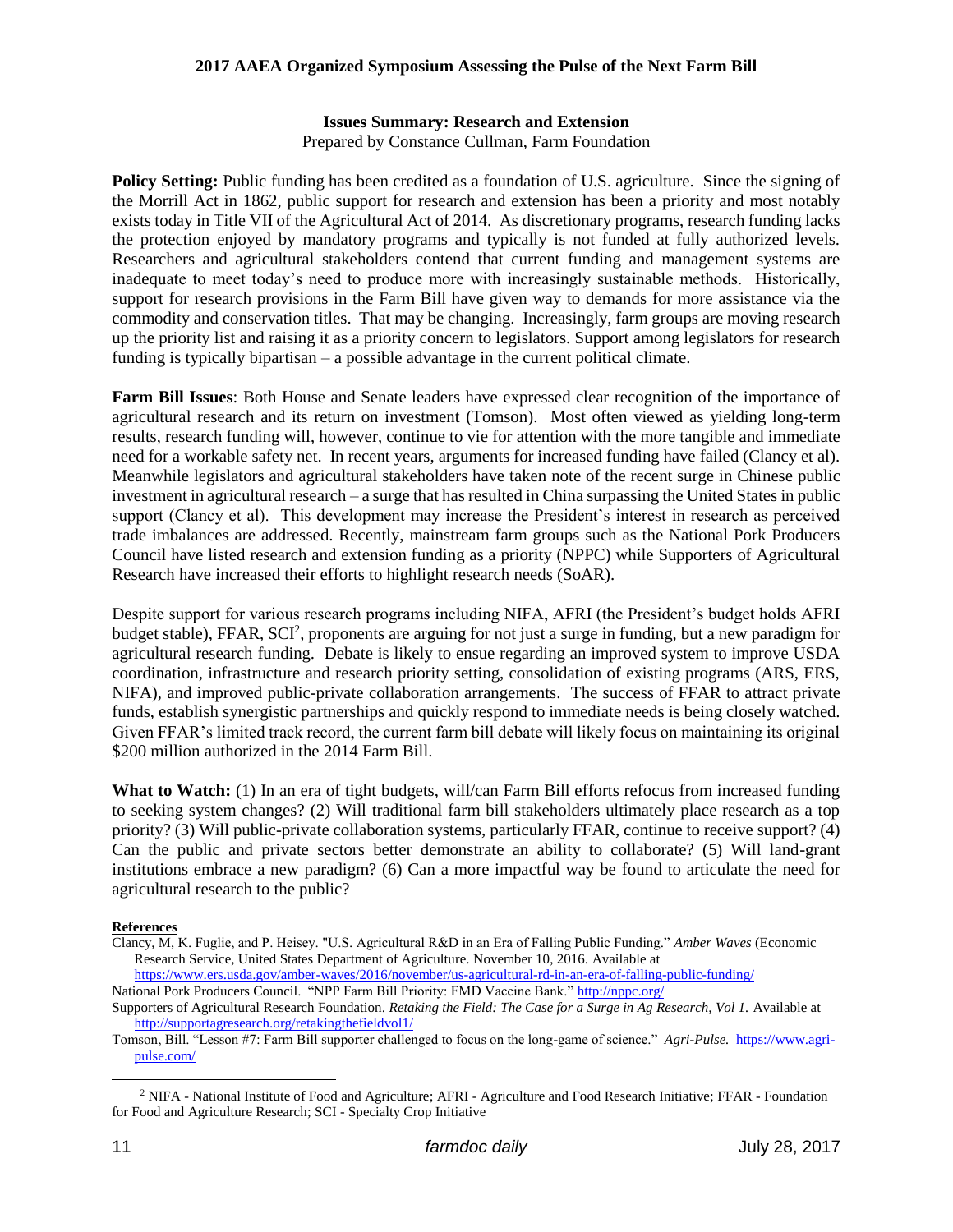## **Issues Summary: Trade**

Prepared by David Orden, Virginia Tech

**Policy Setting:** Since the 2016 election, trade policy has become a front-line policy issue. Farm groups are championing farm trade expansion as an opportunity for U.S. agriculture and the economy. The brief Trade Title III of the 2014 farm bill, with a relatively small projected 10-year budget (\$3.6 billion), plays a role in expanding U.S. farm exports. However, it is not the main venue where policies affecting agricultural trade are determined. They include trade negotiations and accompanying legislation (e.g. proposed renegotiation of NAFTA), determination by countries of special tariffs such as antidumping duties, setting of phytosanitary and other product standards, and, within the farm bill, the commodity and crop insurance titles, to the extent that these titles affect production and are subject to WTO rules on domestic support.

**Farm Bill Issues**: Title III addresses expansion of U.S. exports along three basic lines. First, it sets guidelines for international food assistance programs administered by USDA and USAID. Restrictions that food aid commodities must be purchased domestically and shipped subject to "cargo preference" for American-flagged vessels have proven impervious to reform. Local and regional food procurement, more than two-thirds of global food aid, has been shown to reduce commodity costs; and shipping is more costly on the U.S. fleet. The 2014 farm bill provided USAID with slightly more operational flexibility at the margin and extended a small pilot USDA program for local/regional procurement (at \$80 million/year). Also extended were efforts to improve the safety and quality of food aid. Reform advocates will continue to press for improving the cost effectiveness of these programs (Lentz and Barrett 2014).

Title III authorizes U.S. export credit guarantee programs. Competitors in world markets contend these programs are indirect export subsidies. The WTO agreed at its 2015 ministerial meeting to eliminate direct export subsidies in agriculture, but the U.S. deflected limits on programs viewed as potentially subsidizing exports indirectly. U.S. export credit programs were also an issue in the 2002 Brazil-U.S. WTO dispute on cotton support. The 2014 bill brought closure to this dispute by mutual agreement of the parties, which included eliminating prohibited subsidies and reducing the maximum length of U.S. short-term credit guarantees from 36 to 24 months.

Title III also authorizes the public-private partnership market development programs, MAP (Market Access Program) and FMD (Foreign Market Development). Public funds total about \$230 million/year. Proponents argue these programs have had a high rate of return in expanding U.S. exports and point to rising private funding commitments as indicative of their success (Reimer et al. 2017). Critics see indirect export subsidies and ask, if as successful as proponents argue, why are public subsidies needed?

**What to Watch:** Both of the past two administrations sought more flexibility on food aid procurements and cargo preferences; further legislative efforts can be expected. Doings so would align U.S. food aid with international norms and enhance the humanitarian credibility of the United States, but such efforts are opposed by U.S. shippers. Monetization, where charitable delivery agencies sell aid commodities to cover their operating costs, has proven cost-inefficient; watch for additional efforts to constrain or eliminate this practice. Deficit hawks and agricultural interests will clash over MAP and FMD, while changes to the 2014 cotton program will precipitate international evaluation and scrutiny at the WTO.

## **References**

Lentz, E. C. and C. Barrett. "The Negligible Welfare Effects of the International Food Aid Provisions in the 2014 Farm Bill." *Choices* 3 rd quarter, 2014.

Reimer, J., G. W. Williams, R. M. Dudensing and H. M. Kaiser. "Agricultural Export Promotion Programs Create Positive Economic Impacts." Choices 3rd quarter, 2017.